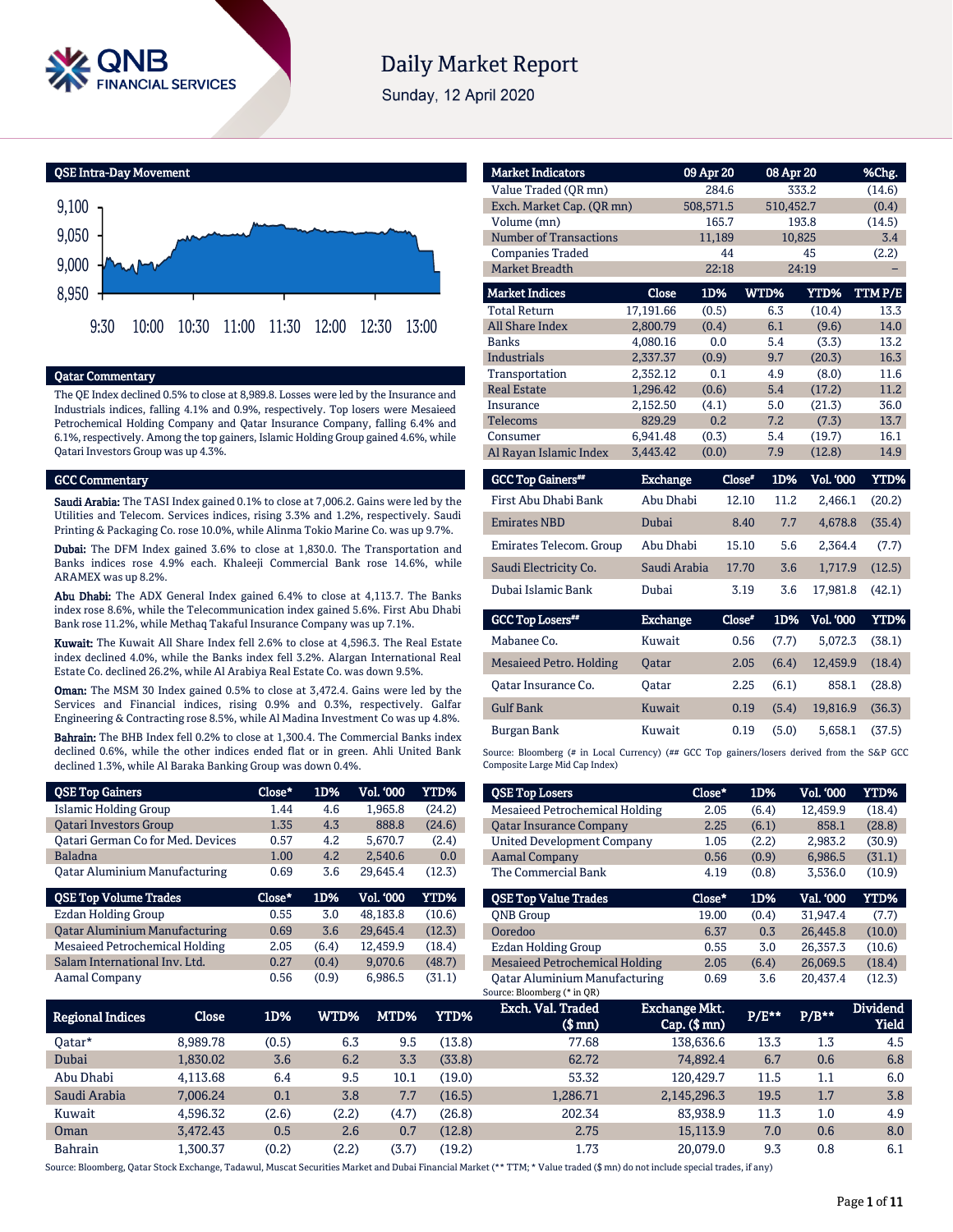## Qatar Market Commentary

- The QE Index declined 0.5% to close at 8,989.8. The Insurance and Industrials indices led the losses. The index fell on the back of selling pressure from Qatari and GCC shareholders despite buying support from non-Qatari shareholders.
- Mesaieed Petrochemical Holding Company and Qatar Insurance Company were the top losers, falling 6.4% and 6.1%, respectively. Among the top gainers, Islamic Holding Group gained 4.6%, while Qatari Investors Group was up 4.3%.
- Volume of shares traded on Thursday fell by 14.5% to 165.7mn from 193.8mn on Wednesday. However, as compared to the 30-day moving average of 137.4mn, volume for the day was 20.6% higher. Ezdan Holding Group and Qatar Aluminium Manufacturing Company were the most active stocks, contributing 29.1% and 17.9% to the total volume, respectively.

| <b>Overall Activity</b>    | Buy %* | Sell %* | Net (QR)        |
|----------------------------|--------|---------|-----------------|
| Oatari Individuals         | 39.67% | 48.64%  | (25,539,065.55) |
| <b>Oatari Institutions</b> | 17.29% | 16.79%  | 1,429,276.58    |
| Oatari                     | 56.96% | 65.43%  | (24.109.788.97) |
| <b>GCC</b> Individuals     | 2.58%  | 2.56%   | 66.019.91       |
| <b>GCC</b> Institutions    | 0.70%  | 2.64%   | (5,510,079.96)  |
| <b>GCC</b>                 | 3.28%  | 5.20%   | (5,444,060.06)  |
| Non-Oatari Individuals     | 15.52% | 14.09%  | 4,054,809.11    |
| Non-Oatari Institutions    | 24.25% | 15.29%  | 25,499,039.92   |
| Non-Oatari                 | 39.77% | 29.38%  | 29.553.849.03   |

Source: Qatar Stock Exchange (\*as a % of traded value)

## Earnings Releases, Global Economic Data and Earnings Calendar

#### Earnings Releases

| Company                  | <b>Market</b> | Currency | Revenue (mn)<br>102020 | <b>% Change</b><br>YoY | Operating Profit % Change<br>(mn) 102020 | YoY                      | Net Profit<br>$(mn)$ 102020 | % Change<br>YoY |
|--------------------------|---------------|----------|------------------------|------------------------|------------------------------------------|--------------------------|-----------------------------|-----------------|
| <b>SMN Power Holding</b> | Oman          | OMR      | 13.8                   | $-21.7%$               |                                          | -                        |                             | 139.1%          |
| Dhofar Cattle Feed Co.   | Oman          | OMR      | 8.2                    | $-1.5%$                | -                                        | $\overline{\phantom{0}}$ | 0.01                        | $-99.0%$        |
|                          |               |          |                        |                        |                                          |                          |                             |                 |

Source: Company data, DFM, ADX, MSM, TASI, BHB.

#### Global Economic Data

| Date  | <b>Market</b> | <b>Source</b>                            | <b>Indicator</b>                    | Period | <b>Actual</b> | Consensus | <b>Previous</b> |
|-------|---------------|------------------------------------------|-------------------------------------|--------|---------------|-----------|-----------------|
| 04/09 | <b>US</b>     | Department of Labor                      | <b>Initial Jobless Claims</b>       | 4-Apr  | 6,606k        | 5,500k    | 6,867k          |
| 04/09 | <b>US</b>     | Department of Labor                      | <b>Continuing Claims</b>            | 28-Mar | 7,455k        | 8,236k    | 3,059k          |
| 04/10 | <b>US</b>     | <b>Bureau of Labor Statistics</b>        | CPI MoM                             | Mar    | $-0.40%$      | $-0.30%$  | 0.10%           |
| 04/10 | <b>US</b>     | <b>Bureau of Labor Statistics</b>        | <b>CPI YoY</b>                      | Mar    | 1.50%         | 1.60%     | 2.30%           |
| 04/10 | US            | <b>Bureau of Labor Statistics</b>        | <b>CPI Index NSA</b>                | Mar    | 258.115       | 258.12    | 258.678         |
| 04/09 | <b>UK</b>     | <b>UK Office for National Statistics</b> | Monthly GDP (MoM)                   | Feb    | $-0.10%$      | 0.10%     | 0.10%           |
| 04/09 | UK            | UK Office for National Statistics        | Monthly GDP (3M/3M)                 | Feb    | 0.10%         | 0.10%     | 0.00%           |
| 04/09 | <b>UK</b>     | <b>UK Office for National Statistics</b> | <b>Industrial Production MoM</b>    | Feb    | 0.10%         | 0.10%     | 0.20%           |
| 04/09 | <b>UK</b>     | UK Office for National Statistics        | <b>Industrial Production YoY</b>    | Feb    | $-2.80%$      | $-3.00%$  | $-2.80%$        |
| 04/09 | <b>UK</b>     | <b>UK Office for National Statistics</b> | <b>Manufacturing Production MoM</b> | Feb    | 0.50%         | 0.10%     | 0.40%           |
| 04/09 | <b>UK</b>     | UK Office for National Statistics        | Manufacturing Production YoY        | Feb    | $-3.90%$      | $-4.00%$  | $-3.70%$        |
| 04/09 | <b>UK</b>     | <b>UK Office for National Statistics</b> | <b>Construction Output MoM</b>      | Feb    | $-1.70%$      | 0.30%     | $-0.20%$        |
| 04/09 | <b>UK</b>     | UK Office for National Statistics        | <b>Construction Output YoY</b>      | Feb    | $-2.70%$      | 0.20%     | 0.50%           |
| 04/09 | <b>UK</b>     | <b>UK Office for National Statistics</b> | <b>Index of Services MoM</b>        | Feb    | 0.00%         | 0.20%     | 0.10%           |
| 04/09 | UK            | UK Office for National Statistics        | Index of Services 3M/3M             | Feb    | 0.20%         | 0.30%     | 0.00%           |
| 04/09 | Germany       | <b>German Federal Statistical Office</b> | <b>Trade Balance</b>                | Feb    | 20.8bn        | 16.5bn    | 13.9bn          |
| 04/09 | Germany       | German Federal Statistical Office        | <b>Current Account Balance</b>      | Feb    | 23.7bn        | 17.0bn    | 16.8bn          |
| 04/10 | France        | <b>INSEE National Statistics Office</b>  | <b>Industrial Production MoM</b>    | Feb    | 0.90%         | 0.00%     | 1.10%           |
| 04/10 | France        | <b>INSEE National Statistics Office</b>  | <b>Industrial Production YoY</b>    | Feb    | $-1.40%$      | $-2.50%$  | $-2.80%$        |
| 04/10 | France        | <b>INSEE National Statistics Office</b>  | <b>Manufacturing Production MoM</b> | Feb    | 0.90%         | 0.40%     | 1.20%           |
| 04/10 | France        | <b>INSEE National Statistics Office</b>  | <b>Manufacturing Production YoY</b> | Feb    | $-1.50%$      | $-2.00%$  | $-2.30%$        |
| 04/10 | Japan         | <b>Bank of Japan</b>                     | PPI MoM                             | Mar    | $-0.90%$      | $-0.60%$  | $-0.40%$        |
| 04/10 | Japan         | Bank of Japan                            | PPI YoY                             | Mar    | $-0.40%$      | $-0.10%$  | 0.80%           |
| 04/10 | China         | <b>National Bureau of Statistics</b>     | PPI YoY                             | Mar    | $-1.50%$      | $-1.10%$  | $-0.40%$        |
| 04/10 | China         | National Bureau of Statistics            | <b>CPI YoY</b>                      | Mar    | 4.30%         | 4.90%     | 5.20%           |
| 04/10 | China         | The People's Bank of China               | Money Supply M0 YoY                 | Mar    | 10.80%        | 11.60%    | 10.90%          |
| 04/10 | China         | National Bureau of Statistics            | New Yuan Loans CNY                  | Mar    | 2,850.0bn     | 1,800.0bn | 905.7bn         |
| 04/10 | China         | The People's Bank of China               | Money Supply M2 YoY                 | Mar    | 10.10%        | 8.80%     | 8.80%           |
| 04/10 | China         | The People's Bank of China               | Money Supply M1 YoY                 | Mar    | 5.00%         | 4.50%     | 4.80%           |
| 04/09 | India         | India Central Statistical Organization   | <b>Industrial Production YoY</b>    | Feb    | 4.50%         | 3.40%     | 2.10%           |

Source: Bloomberg (s.a. = seasonally adjusted; n.s.a. = non-seasonally adjusted; w.d.a. = working day adjusted)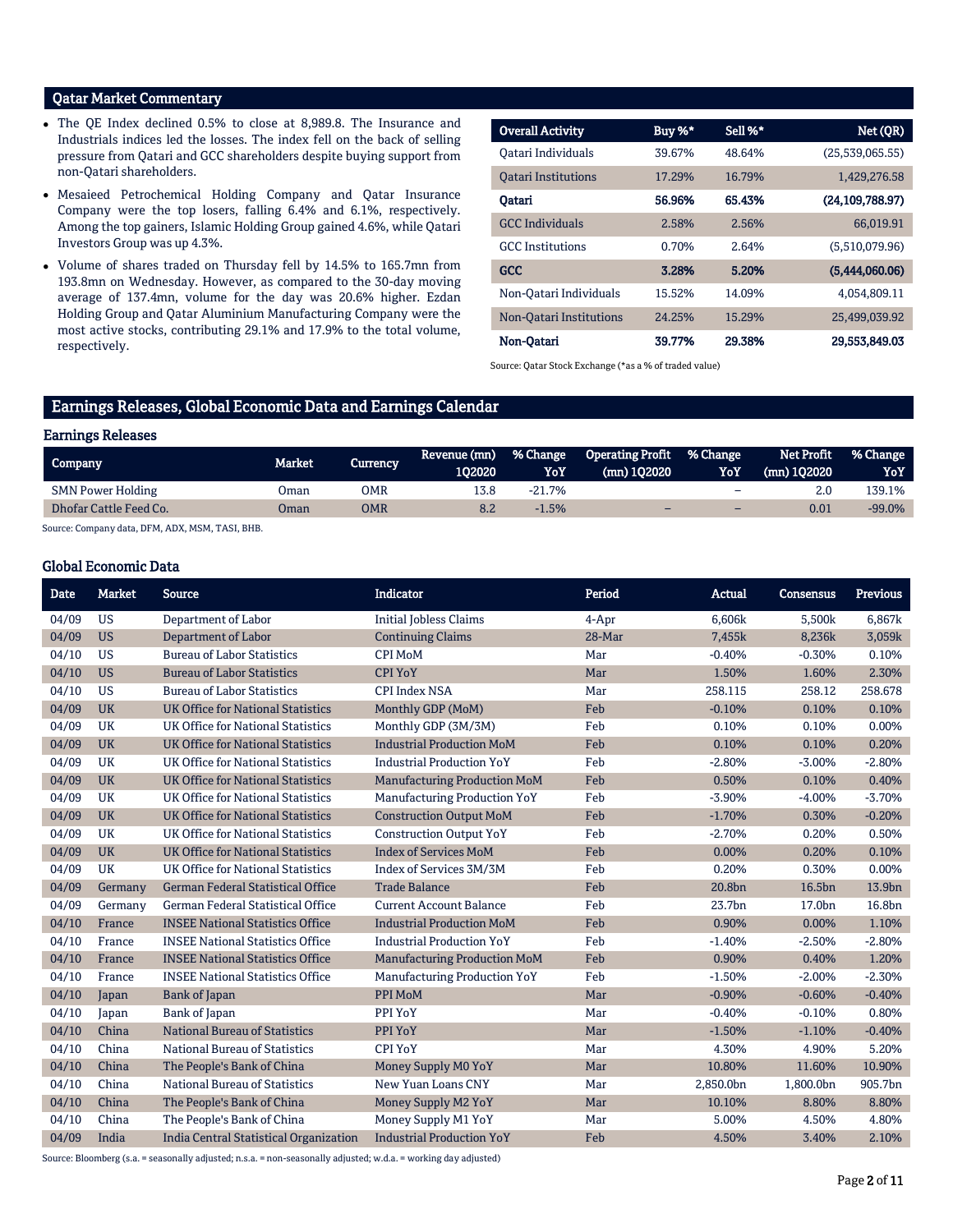| <b>Earnings Calendar</b> |                                                      |                                  |                       |               |
|--------------------------|------------------------------------------------------|----------------------------------|-----------------------|---------------|
| <b>Tickers</b>           | <b>Company Name</b>                                  | Date of reporting 1Q2020 results | No. of days remaining | <b>Status</b> |
| QNBK                     | <b>QNB</b> Group                                     | 12-Apr-20                        | $\mathbf{0}$          | Due           |
| QNCD                     | <b>Qatar National Cement Company</b>                 | 15-Apr-20                        | $\sqrt{3}$            | Due           |
| QIBK                     | <b>Oatar Islamic Bank</b>                            | 15-Apr-20                        | 3                     | Due           |
| <b>KCBK</b>              | Al Khalij Commercial Bank                            | 15-Apr-20                        | $\sqrt{3}$            | Due           |
| <b>OFLS</b>              | <b>Qatar Fuel Company</b>                            | 15-Apr-20                        | 3                     | Due           |
| <b>IHGS</b>              | <b>Islamic Holding Group</b>                         | 19-Apr-20                        | 7                     | Due           |
| QIGD                     | <b>Qatari Investors Group</b>                        | 19-Apr-20                        | 7                     | Due           |
| <b>QEWS</b>              | <b>Qatar Electricity &amp; Water Company</b>         | 19-Apr-20                        | $\overline{7}$        | Due           |
| QGTS                     | <b>Qatar Gas Transport Company Limited (Nakilat)</b> | 20-Apr-20                        | 8                     | Due           |
| <b>ERES</b>              | <b>Ezdan Holding Group</b>                           | 20-Apr-20                        | 8                     | Due           |
| <b>ABQK</b>              | Ahli Bank                                            | 20-Apr-20                        | 8                     | Due           |
| <b>CBQK</b>              | <b>The Commercial Bank</b>                           | 21-Apr-20                        | 9                     | Due           |
| <b>OIMD</b>              | Qatar Industrial Manufacturing Company               | 22-Apr-20                        | 10                    | Due           |
| <b>MCCS</b>              | Mannai Corporation                                   | 22-Apr-20                        | 10                    | Due           |
| <b>VFQS</b>              | <b>Vodafone Oatar</b>                                | 22-Apr-20                        | 10                    | Due           |
| QIIK                     | <b>Qatar International Islamic Bank</b>              | 22-Apr-20                        | 10                    | Due           |
| <b>MCGS</b>              | <b>Medicare Group</b>                                | 22-Apr-20                        | 10                    | Due           |
| <b>UDCD</b>              | <b>United Development Company</b>                    | 22-Apr-20                        | 10                    | Due           |
| <b>DHBK</b>              | Doha Bank                                            | 22-Apr-20                        | 10                    | Due           |
| <b>DBIS</b>              | Dlala Brokerage & Investment Holding Company         | 23-Apr-20                        | 11                    | Due           |
| <b>NLCS</b>              | Alijarah Holding                                     | 23-Apr-20                        | 11                    | Due           |
| <b>MARK</b>              | <b>Masraf Al Rayan</b>                               | 23-Apr-20                        | 11                    | Due           |
| QCFS                     | Qatar Cinema & Film Distribution Company             | 26-Apr-20                        | 14                    | Due           |
| <b>BLDN</b>              | <b>Baladna</b>                                       | 27-Apr-20                        | 15                    | Due           |
| <b>GWCS</b>              | <b>Gulf Warehousing Company</b>                      | 28-Apr-20                        | 16                    | Due           |
| <b>MERS</b>              | Al Meera Consumer Goods Company                      | 29-Apr-20                        | 17                    | Due           |
| <b>DOHI</b>              | Doha Insurance Group                                 | 29-Apr-20                        | 17                    | Due           |
| <b>ORDS</b>              | Ooredoo                                              | 29-Apr-20                        | 17                    | Due           |
| <b>AKHI</b>              | Al Khaleej Takaful Insurance Company                 | 30-Apr-20                        | 18                    | Due           |

Source: QSE

## News

### Qatar

 Fitch downgrades DHBK's VR to 'bb'; Long-Term IDR unaffected at 'A' – Fitch Ratings (Fitch) has downgraded Doha Bank's (DHBK) Viability Rating (VR) to 'bb' from 'bb+'. The bank's other ratings are unaffected by this rating action. The downgrade of the VR primarily reflects a weaker lossabsorption capacity resulting from material asset-quality deterioration in 2019, largely due to a high concentration to Qatar's troubled real estate and contracting sectors and large problem loans from GCC lending. It comes at a time as the spread of coronavirus and lower oil prices are putting increased pressure on the domestic operating environment and on Qatari banks' asset quality, and hence on capital buffers. The 'bb' VR of Doha Bank reflects its large stock of problem loans and increasing impaired loan origination putting pressure on its capital buffers, high real estate-and-contracting concentration and weak profitability from high loan impairment charges (LICs). The bank's standalone creditworthiness continues to be underpinned by a well-established domestic franchise in Qatar (end-2019: 7% market share of assets) and sufficient liquidity despite refinancing risks stemming from a high reliance on foreign funding. Doha Bank's Long-Term Issuer Default Rating (IDR) and Support Rating Floor (SRF) of 'A', and Support Rating of '1' are unaffected by the rating action. The ratings reflect

Fitch's expectation of an extremely high probability of support from the Qatari authorities for domestic banks in case of need. This reflects the strong ability of Qatar to support its banks, as indicated by its rating (AA-/Stable), combined with Fitch's belief of a strong willingness of the government to support the banking sector, including Doha Bank. The 'Stable' Outlook on Doha Bank's Long-Term IDR mirrors that on the Qatari sovereign. (Fitch)

 Euler Hermes: Qatar's economy seems to have entered new normal – Qatar's economy seems to have entered a new normal where the country will continue experiencing slower growth rates, Euler Hermes has said in a report. Beyond 2021, growth may even soften further, for two reasons, the report said. First, Euler Hermes does not expect global oil and gas prices to increase again (to pre-2014 levels) as global demand is likely to stagnate or fall against the background of rising climate change concerns. Second, growing fiscal pressures in Qatar may be raising the risk of contract re-negotiation or cancellation for medium- or low-profile projects, it said. According to Euler Hermes, the country's mining and quarrying sector continued to contract in 2H2019 and will also do so in 2020 as a whole. The non-hydrocarbon sector should only gradually regain momentum in 2020 before picking up more rapidly in 2021 as construction activities in preparation for the FIFA World Cup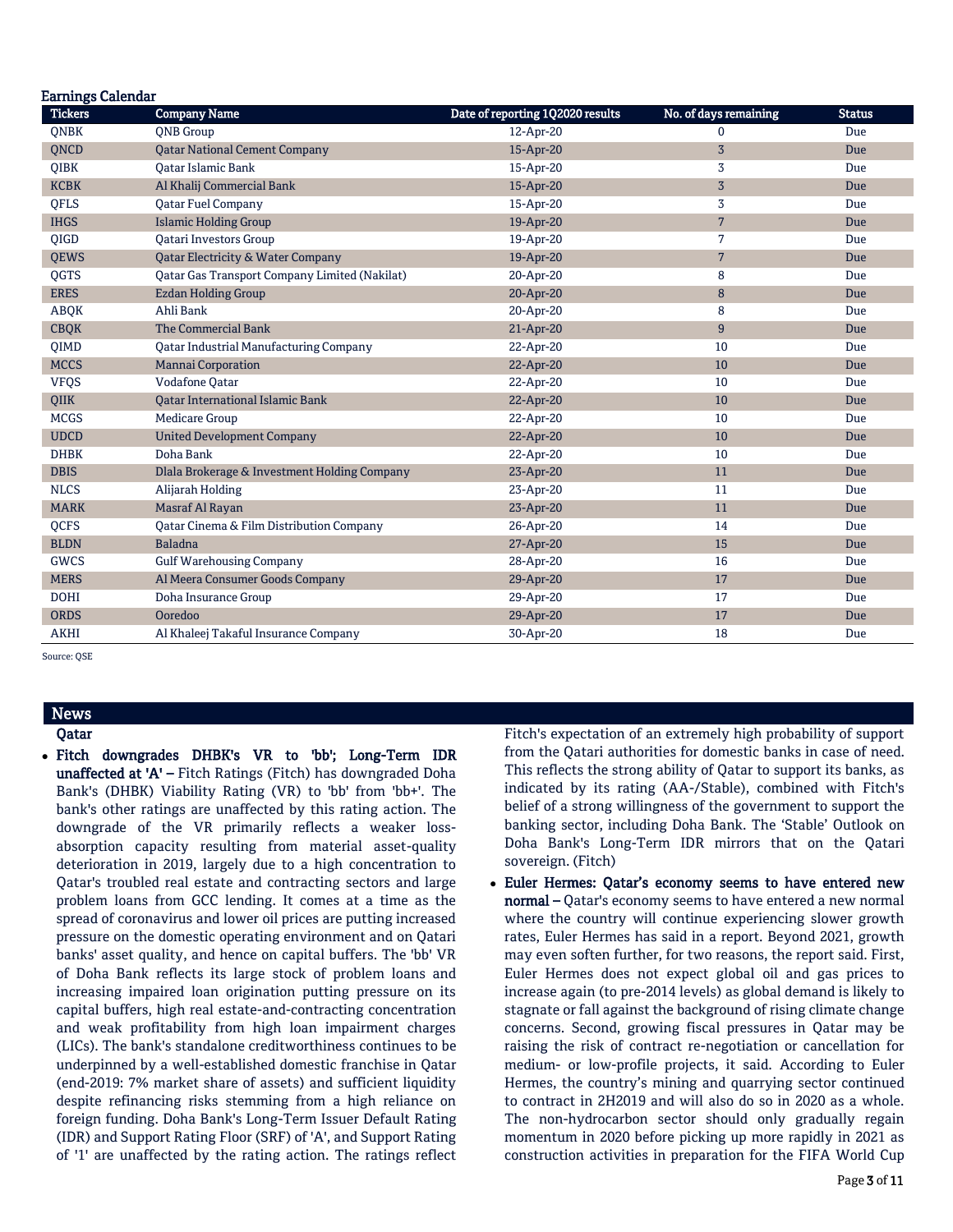2022 enter the last stage. "Overall, we forecast real GDP growth of +1.5% in 2020 and +2.5% in 2021," Euler Hermes said. On the country's structural business environment, Euler Hermes noted, "The business climate in Qatar is generally adequate, ranking slightly above average in our assessment of 191 economies." The World Bank's Doing Business 2020 survey ranks Qatar 77th out of 190 economies in terms of the overall ease of conducting commercial operations, a slight improvement from rank 83 a year earlier. Marked advancements in the sub-components "getting credit" and "registering property" were the main contributors to that improvement. However, "protecting minority investors" (rank 157), "enforcing contracts" (rank 115) and "resolving insolvency" (rank 123) remain weaknesses in Qatar. Euler Hermes said Qatar's dollar peg is expected to hold as the Qatar Central Bank has large foreign exchange (FX) reserves to support the currency. The currency peg (at QR3.64 to the dollar) has ensured "relative price stability" since 2010, Euler Hermes noted. Since September 2018, Qatar has experienced deflation (-0.7% on average in 2019) amid a "weak economic performance and declining housing market," according to the report. (Gulf-Times.com)

- BRES names AL Rumaihi as acting CEO Barwa Real Estate Company (BRES) has announced the appointment of Abdullah Jubara Al Rumaihi as the acting CEO of BRES, besides his current duties as CEO of Al Waseef Asset Management Company as of April 12, 2020. Rumaihi is one of the distinguished Qatari in the Group since he joined 13 years ago, with extensive experience in the field covering real estate asset management, strategic planning, and investment as well as financial affairs for over 25 years of experience. Al Rumaihi has carried out various positions in several national institutions and contributed to the establishment of a number of companies. He is currently the CEO of Al-Waseef Asset Management Company which is the operational arm of BRES and is wholly owned by it. Al-Waseef Company supervises the management of all Barwa Real Estate Group projects, in addition to managing several major real estate projects in the country, in addition to that AlRumaihi is a member of many boards of directors. (QSE, Qatar Tribune)
- QNCD to disclose its 1Q2020 financial statements on April 15 Qatar National Cement Company (QNCD) announced its intent to disclose its 1Q2020 financial statements results on April 15, 2020. (QSE)
- DBIS to disclose its 1Q2020 financial statements on April 23 Dlala Brokerage and Investment Company (DBIS) announced its intent to disclose its 1Q2020 financial statements results on April 23, 2020. (QSE)
- BLDN to disclose its 1Q2020 financial statements on April 27 Baladna (BLDN) announced its intent to disclose its 1Q2020 financial statements results on April 27, 2020. (QSE)
- MERS to disclose its 1Q2020 financial statements on April 29 Al Meera Consumer Goods Company (MERS) announced its intent to disclose its 1Q2020 financial statements results on April 29, 2020. (QSE)
- AKHI to disclose its 1Q2020 financial statements on April 30 Al Khaleej Takaful Insurance Company (AKHI) announced its intent to disclose its 1Q2020 financial statements results on April 30, 2020. (QSE)
- IHGS to hold its investors relation conference call on April 20 Islamic Holding Group (IHGS) will hold a conference on Investor Relations by telephone to discuss the financial results of 1Q2020 on April 20, 2020 at 13:30pm Doha time. (QSE)
- MCCS to hold its AGM through modern means of telecommunication on April 19 – Mannai Corporation (MCCS) announced that, in support of efforts for maintaining public health and social distancing, the Ordinary and Extraordinary General Assembly meetings (AGM & EGM) of the company will be held virtually through modern means of telecommunication on April 19, 2020 at 04:00 p.m. In case the quorum is not complete for such meeting, another meeting will be held on April 26, 2020 at 04:00 p.m. The agenda includes reviewing and approving the board of directors' proposal for a cash dividend payment of QR0.2 per share, being 20% of the nominal share value, among others. (QSE)
- MME, WDAM to ensure meat supply in Ramadan The Ministry of Municipality and Environment (MME) and Widam Food Company (WDAM) have stepped up efforts to ensure the supply of meat in local market to meet the growing demand during the forthcoming holy month of Ramadan. The Animal Wealth Affairs at the MME has offered local livestock farms to sell their sheep through the National Initiative for Encouraging Local Production of Sheep during Ramadan and Eid Al Adha. The initiative was launched last year to support the animal farms in marketing their products in a bid to get appropriate yields for their products. (Peninsula Qatar)
- Qatar Stock Exchange's Chief expects up to two IPOs this year Qatar's stock market could see two share sales in 2020 as a real estate and an insurance company prepare to list. "So far, they are going as scheduled despite market turbulence, the bourse's CEO, Rashid Al Mansoori said in a Bloomberg TV interview Thursday. The last company to debut on Doha's exchange was dairy-products producer Baladna in December. Qatar's stock exchange has a market valuation of about \$138bn, similar to that of Turkey and Chile. In an effort to mitigate the impact of the coronavirus, the country last month introduced stimulus measures worth QR75bn (\$20bn), which included increasing government investments in the exchange by QR10bn. The bourse is also working on launching derivatives within the next two to three years, Al Mansoori said. (Bloomberg)
- Al Khater: Industrial Area lockdown will be lifted gradually The lockdown of the Industrial Area portion will be lifted gradually in a way that guarantees safety for residents of the area and society as a whole. This was announced by HE Lolwah bint Rashid al Khater, Spokesperson for the Supreme Committee for Crisis Management, at a press conference on Thursday. "The work has already been started for the gradual opening of this area and plans are afoot to bring back life to normal soon," she said, adding that the details of the plan will be announced in the coming days. Khater added, "This closure experience is not the one of its kind in the world. Though a little difficult, it is a necessary option in view of the COVID-19 crisis. The authorities are trying their best to mitigate its consequences, whether on the residents of the area or on employers." She said the health campaigns in terms of the number of examinations, sterilization and disinfection, and care for residents of that area is going on unabated. (Qatar Tribune)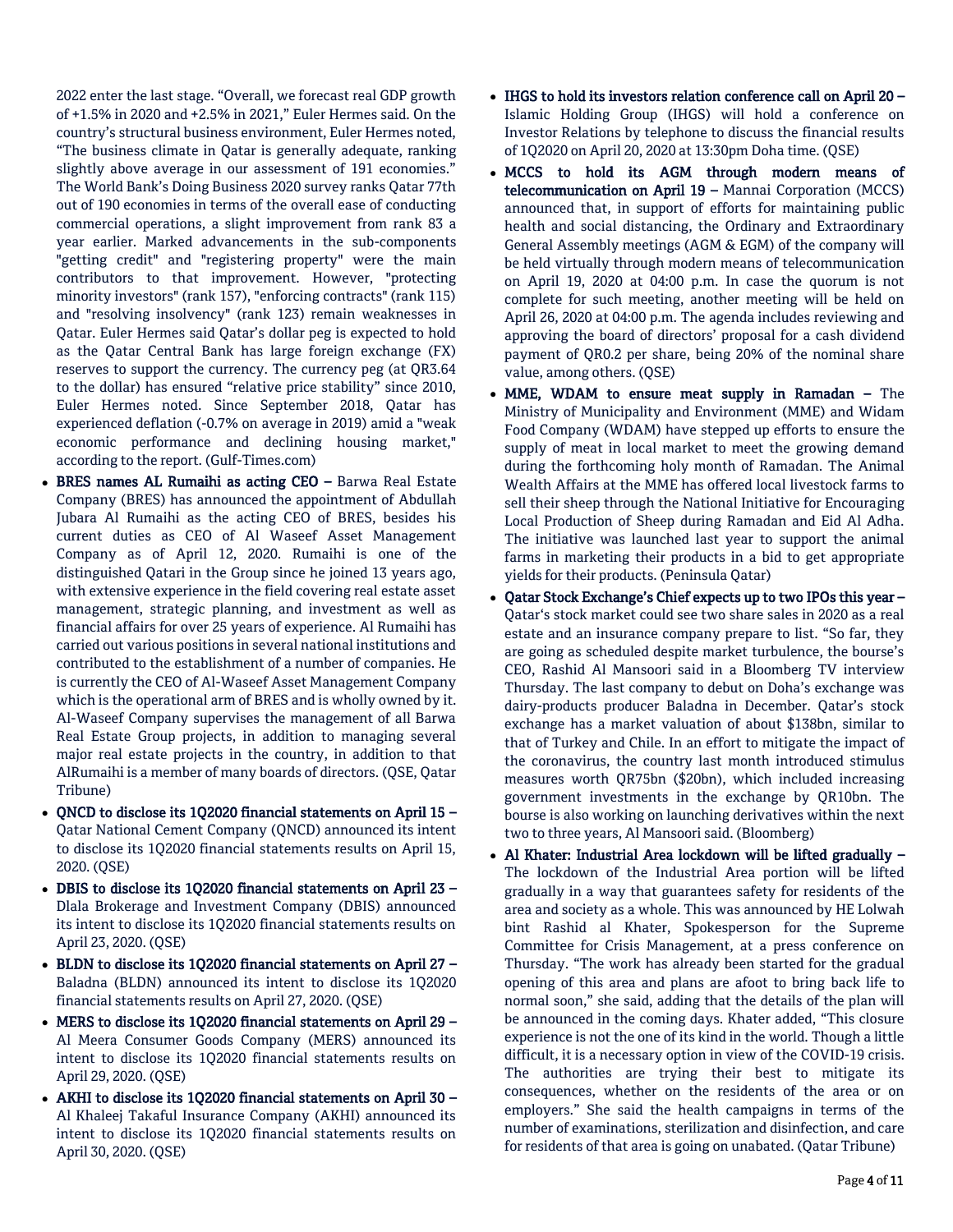- Huawei to support Qatar in building local 5G ecosystem The world's largest telecommunications equipment maker Huawei will further support Qatar in building local 5G ecosystem to develop innovative applications and business models in the country, the company has said. In reply to Qatar Tribune's query about Huawei's 5G business plans for the Middle East (ME) in general and Qatar in particular at a virtual interaction with media recently, the company said, "All the governments in the Middle East have clear strategies to accelerate 5G deployment, for example the license fee of the 5G and the spectrum resource is one of the best in the world. We have confidence for our 5G business in ME. In Qatar, we will further support building local 5G ecosystem to develop innovative applications and business models." The company added, "5G, Artificial Intelligence (AI), and Cloud have become the fundamentals of each country. All the countries are working towards achieving their national strategies to realize digital transformation. The region was on the first wave of adapting 5G globally. Commercial networks were launched in several countries with bespoke 5G-services planned for the benefit of local industries. As telecoms equipment maker, Huawei is quite bullish on its 5G business within the Middle East." New 5G technologies are set to create an extra \$1.4tn in GDP for worldwide economies over the next decade, according to a recent report by Huawei and STL Partners. (Qatar Tribune)
- A 3,000-bed quarantine hospital set up within 72 hours by Ashghal - The Public Works Authority (Ashghal) has set up a 3,000-bed medical quarantine hospital within 72 hours, and remaining works are under way to complete to have an 8,000 bed quarantine hospital soon. Ashghal Buildings Projects Department official Fatima Al-Meer said this has been done at the request of the Ministry of Public Health and in coordination with the Ministry of Municipality and Environment. Upon completion, the Medical Quarantine Complex in Umm Slal will be able to accommodate 12,500 beds, she said on Twitter. Thafir Al-Ahbabi, also from the Buildings Projects Department, said the field quarantine hospital has a recreational facility that can accommodate 600 people and offer diverse sports activities along with iPads. A dining room has also been set up to serve 900 people, taking into consideration factors such as safe social distancing in terms of seating. "We would like to extend our thanks to the private sector, local contractors and suppliers for their effective co-operation and contribution, offering their services to accomplish this great project in record time," he noted. (Gulf-Times.com)
- As many as 90% of COVID-19 cases in Qatar are mild As many as 90% of the COVID-19 cases in Qatar are mild and the rate of recovery is also increasing, HE the Spokesperson for the Supreme Committee for Crisis Management Lolwah bint Rashid bin Mohamed Al Khater told a press conference yesterday. "Only 2% of COVID-19 cases are serious, with 37 cases in intensive care while about 20 left intensive care," she explained. The COVID-19 cases discovered in those under quarantine in Qatar continue to be much higher and constitute 72% of the total. However, infections outside the quarantine have risen to 26% this week compared to 16% last week. The information about 2% of cases is to be updated when available. (Gulf-Times.com)

### **International**

- IMF, World Bank aid aimed at helping countries battle pandemic – The International Monetary Fund (IMF) and the World Bank are providing emergency funds to developing and low-income countries across the world to strengthen their efforts to battle the rapidly spreading coronavirus. (Reuters)
- Global business, workers, civil society join call for debt relief for poorer nations – The International Chamber of Commerce on Friday joined a global trade union and a major civil society group to urge immediate debt relief for the world's poorest countries to help them fight the coronavirus pandemic and mitigate its economic impact. In an open letter to finance ministers, the groups also urged countries to contribute to the Catastrophe Containment and Relief Trust, an International Monetary Fund instrument that provides debt service relief to its poorest members. The ICC, the International Trade Union Confederation and Global Citizen, a group pushing to end extreme poverty by 2030, warned that failure to address the debt and financing needs of developing countries could trigger a series of debt defaults that would have devastating and wideranging consequences. "We are concerned that a failure to immediately address the debt and financing needs of developing countries during this unprecedented crisis will result in large-scale loss of lives and livelihoods — potentially resulting in a fundamental collapse of social and economic systems," the groups wrote. The letter reflects increasing support for a push by the World Bank and IMF for official bilateral creditors to temporarily suspend debt payments for the poorest countries, which will be hit hardest by the pandemic. Details of the IMF-World Bank proposal are still being finalized ahead of debate by finance officials at the virtual Spring Meetings of the Fund and the Bank next week. On Friday, the Institution of International Finance, which includes over 450 banks, hedge funds and other financial firms, also backed the call. Other backers include the US Conference of Catholic Bishops and the Jubilee USA Network alliance of faith groups. (Reuters)
- Millions filed for US unemployment many are still waiting for the cash – A shocking 16.8mn people filed for US unemployment benefits in the last three weeks as the country shut down to stop the spread of the novel coronavirus, overwhelming state labor departments and creating a large backlog of pending applications. A month after the virus was declared a pandemic, many newly jobless Americans are still waiting desperately for their unemployment checks. After going weeks without a paycheck, they are falling behind on their bills and drastically ratcheting back spending. The delays come as other federal stimulus, including a small business lending program, also experience hiccups. The slow federal response could ultimately make the economic hit from the shutdown worse, economists warn here. The North Carolina Department of Commerce says people typically receive payment within 14 days of filing their initial claim. The \$2.3tn stimulus act signed March 27 includes a \$600 a week acrossthe-board unemployment payout. Some states have started issuing the benefits, but it could take until May in some states for this money to filter through creaky federal and state bureaucracies into the bank accounts of Americans. (Reuters)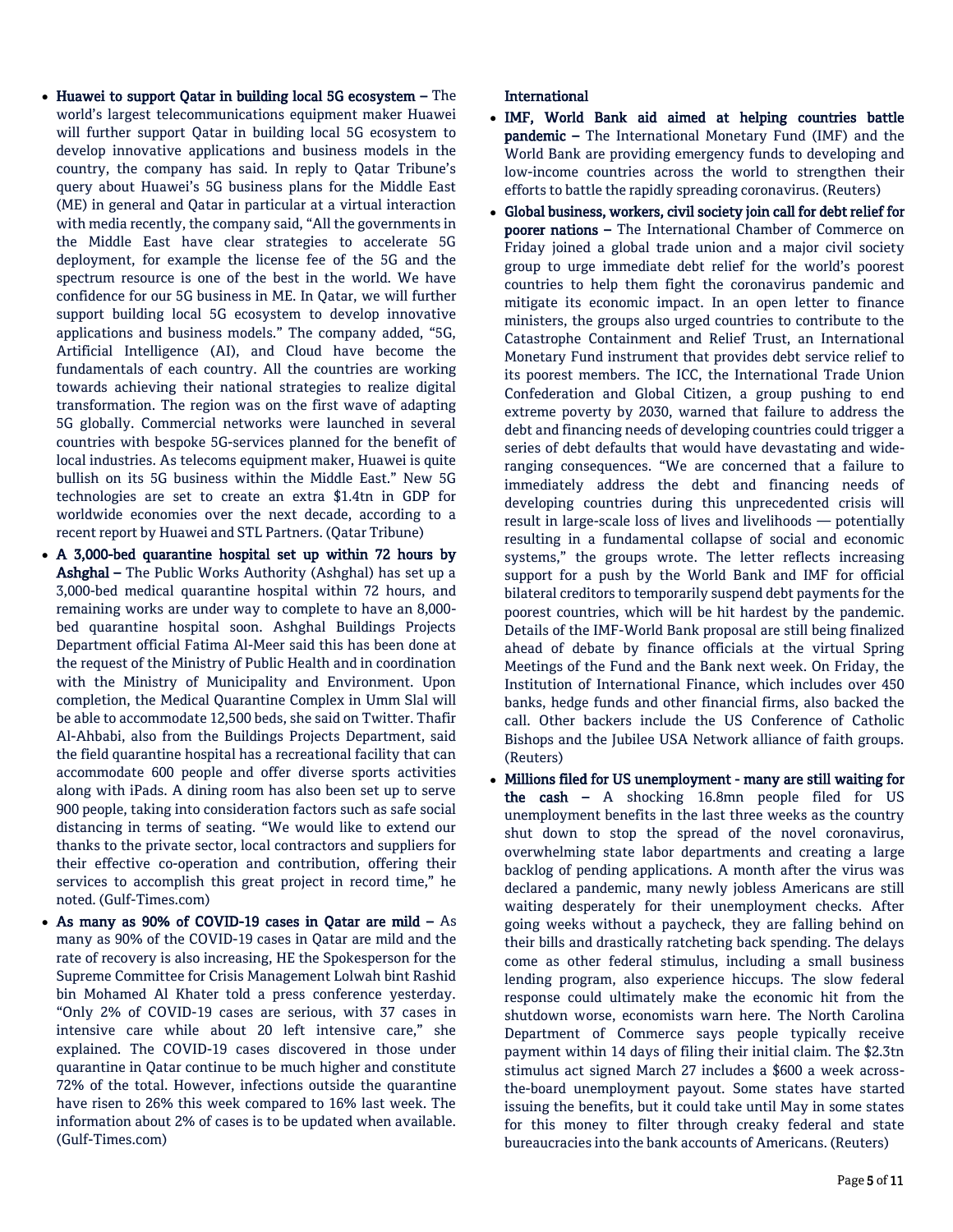- US six-month deficit rises to \$744bn ahead of virus budget storm in April – The US racked up a \$744bn budget deficit in the first half of fiscal 2020, up 8% from a year earlier, the Treasury said on Friday, ahead of an expected April spending explosion and withering of revenues amid the coronavirus pandemic. The Treasury said the budget deficit for March totaled \$119bn, down 19% on slightly higher revenues and lower outlays altered by calendar shifts, but the data did not show significant effects from virus-prompted business shutdowns. The US fiscal year started in October 2019. Outlays from a \$2.2tn rescue package passed on March 27 are only just beginning. Tax payments due on April 15 have been delayed until July 15. "We will certainly see a significant impact to receipts in the April results," a U.S. Treasury official told reporters. "On outlays there will be a significant impact as well, as some of the stimulus programs will have begun to be paid." Oxford Economics said in a research note that the second-half deficit will likely double to \$1.5tn, bringing the full year gap to a record \$2.2tn. About \$283 billion in non-withheld individual income taxes were paid in April 2019, according to Treasury data. The filing and payment delay will likely reduce such receipts in April 2020, the Treasury official said. Receipts for taxes withheld from worker paychecks, which totaled \$114bn in April 2019, are expected to be reduced by rising unemployment. The \$744bn six-month deficit fell well short of the record here \$957bn first-half budget gap in 2009, a period reflecting the worst months of the 2008-2009 financial crisis and the start of a deep recession. The full-year 2009 deficit also was a record that still stands, at \$1.41tn, with \$1tn plus deficits following for the next three years. (Reuters)
- March US deficit shrinks, but virus budget storm seen in April The March US budget deficit shrank to \$119bn from \$147bn a year earlier as receipts grew and calendar shifts reduced outlays, but the data reflect only a minimal impact from massive coronavirus rescue spending, the US Treasury said on Friday. Large outlays from the \$2.3tn coronavirus legislation passed on March 27 and reduced receipts due to higher unemployment and delayed tax returns should have a significant impact on April's budget, a Treasury official said. For the first six months of the 2020 fiscal year, the US deficit rose 8% to \$744bn from \$691bn a year earlier, with receipts up 6% and outlays up 7%. In March, receipts totaled \$237bn, up 3% from a year earlier, while outlays fell 5% to \$356bn. But significant March benefit payments were pushed into February, reducing outlays by \$51bn. Accounting for calendar effects, March had an adjusted deficit of \$170bn compared with an adjusted deficit of \$136bn in March 2019. For the fiscal year, the adjusted deficit was \$744bn compared with \$690bn in the same period the prior year. (Reuters)
- US consumer prices post largest drop in five years amid coronavirus disruptions – US consumer prices fell by the most in more than five years in March and further decreases are likely as the novel coronavirus outbreak suppresses demand for some goods and services, offsetting price increases related to shortages resulting from disruptions to the supply chain. With the country virtually at a stand-still, the economy rapidly contracting and millions unemployed as state and local governments adopt stiff measures to control the spread of COVID-19, the respiratory illness caused by the coronavirus,

economists are predicting the disinflationary trend will persist for a while or even a short period of outright deflation. The Labor Department said on Friday its consumer price index dropped 0.4% last month amid a tumble in the cost of gasoline, and record decreases in hotel accommodation, apparel and airline ticket prices. That was the biggest drop since January 2015 and followed a 0.1% gain in February. In the 12 months through March, the CPI increased 1.5%, the smallest advance since February 2019, after accelerating 2.3% in February. Economists polled by Reuters had forecast the CPI dropping 0.3% in March and climbing 1.6% YoY. (Reuters)

- Fed policymakers working to limit damage as pandemic puts US economy on pause – The US economy was on a strong footing before the coronavirus pandemic and Federal Reserve officials are working to help the economy rebound quickly once businesses that were shuttered because of the virus begin to reopen, two policymakers said Friday. Economic numbers could get "very ugly" in the near term because of that halt to activity, but policymakers are doing what they can to support the businesses and consumers affected the most, Cleveland Fed President Loretta Mester said Friday. Around 17mn Americans filed for unemployment benefits in the last three weeks, according to data released Thursday by the Labor Department, revealing the scale of the shock reverberating through the US economy as businesses across the country shuttered to slow the spread of the virus. The US economy "has been placed in hibernation. Its temperature has been brought down. It can be revived without permanent damage," Federal Reserve vice chair Randal Quarles said in a web presentation hosted by the University of Utah. "The measures we have taken in conjunction with the Treasury and additional measures that Congress has put in place are designed to ensure that the hibernation period we can go through with the least amount of damage, and I believe we will do that." (Reuters)
- Mnuchin, Kudlow say US economy could open in May, defying experts – The Trump administration's top economic officials said on Thursday they believe the US economy could start to reopen for normal business in May, despite health experts' emphasis on prolonged social distancing measures to defeat the coronavirus. Comments from US Treasury Secretary Steven Mnuchin and White House economic adviser Larry Kudlow signaled a renewed push for a quicker resumption of economic activity even as US death rates from the virus continue to climb. Asked on CNBC whether President Donald Trump could start to reopen businesses in May, Mnuchin said, "I do." "As soon as the president feels comfortable with the medical issues, we are making everything necessary that American companies and American workers can be open for business and that they have the liquidity they need to operate the business in the interim." Kudlow, speaking on Fox Business Network, said the economy should be able to reopen on a "rolling basis" over the next month or two. "Our intent here was, is, to try to relieve people of the enormous difficult hardships they are suffering through no fault of their own," Kudlow said. US economists and health officials on Thursday cautioned against bringing large numbers of people back to their workplaces too quickly. An influential model the White House is studying to predict the disease's spread assumes current social distancing measures to slow the virus' spread through the month of May. (Reuters)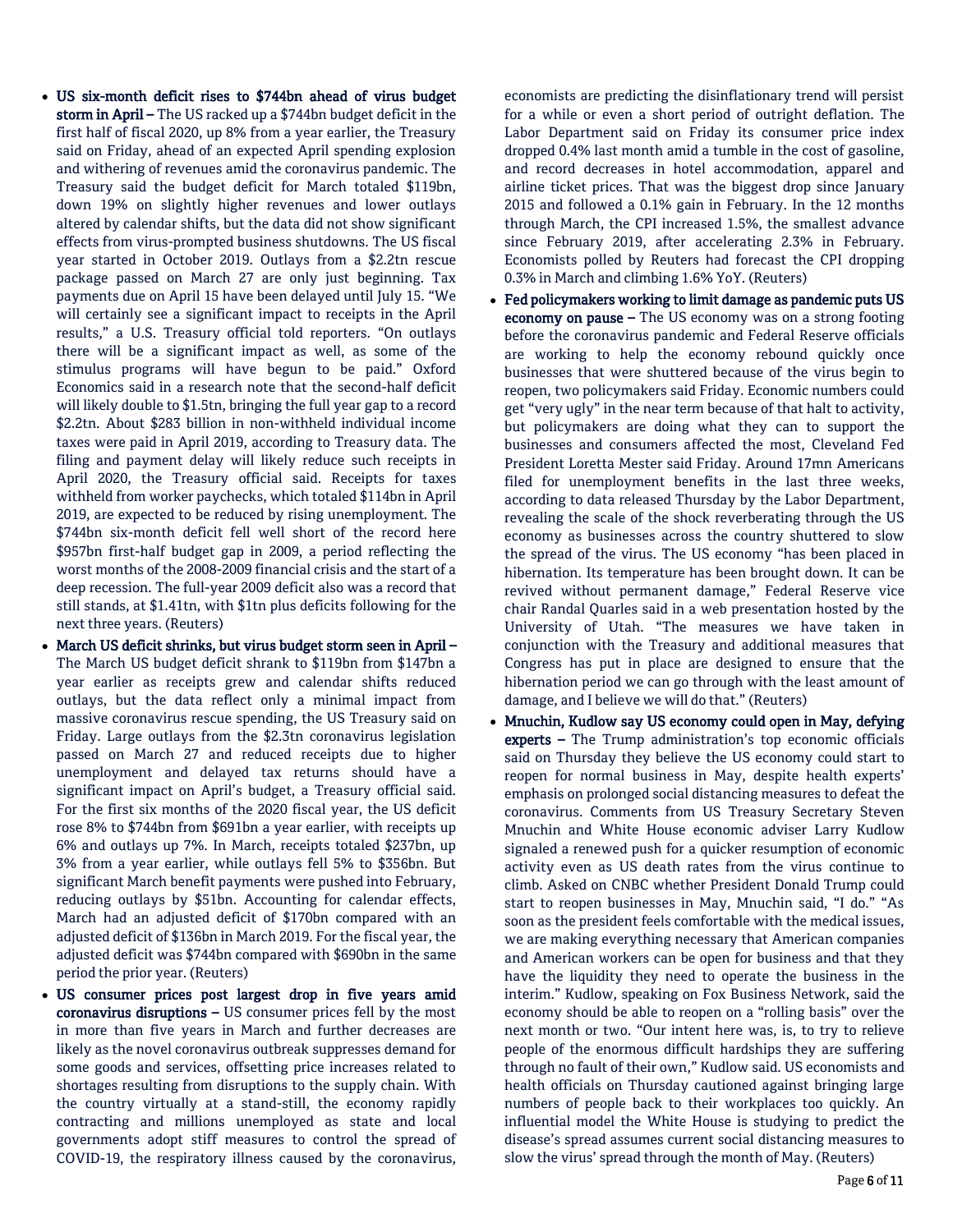- UK's NIESR sees 15-25% fall in GDP in second quarter due to coronavirus – British economic output could shrink by as much as a quarter during the April-June period after a 5% fall in the first three months of the year, forecasters at the National Institute of Economic and Social Research (NIESR) said on Thursday. NIESR, a think tank which produces estimates of gross domestic product growth after the release of official data, said a 5% fall in first-quarter GDP was possible followed by a 15-25% decline in the second quarter if the coronavirus lockdown continues. "COVID-19 and the global lockdown has thrust the economy into unknown territory where we could see GDP declining at a record quarterly rate. Nonetheless, instant and significant recovery remain a distinct possibility if the spread of the virus comes to halt quickly," NIESR economist Kemar Whyte said. (Reuters)
- Britain sticking to EU deal timeline, Irish Finance Minister says after talks – Britain appears to be sticking to its plan to seek a free trade deal with the EU by the end of 2020 even though formal talks have been postponed due to the coronavirus, Ireland's Finance Minister said after talks with his British counterpart. "My sense at the moment is that the British government will not be changing the timeline they have in relation to Brexit," Donohoe told a news conference on Friday, citing a conversation with British Finance Minister Rishi Sunak a day earlier. "We have said on a number of occasions that we thought it was already going to be very demanding to get all of this done by the end of the year. It is going to be a matter for the United Kingdom ... but a pretty demanding agenda has definitely gotten even more demanding because of how COVID-19 (coronavirus) has occupied the efforts of everybody." (Reuters)
- EU ministers agree half a trillion Euro coronavirus rescue plan European Union finance ministers agreed on Thursday on halfa-trillion Euros worth of support for their coronavirus-battered economies but left open the question of how to finance recovery in the bloc headed for a steep recession. The agreement was reached after EU powerhouse Germany, as well as France, put their feet down to end opposition from the Netherlands over attaching economic conditions to emergency credit for governments weathering the impacts of the pandemic, and offered Italy assurances that the bloc would show solidarity. However, the deal does not mention using joint debt to finance recovery - something Italy, France and Spain pushed strongly for but which is a red line for Germany, the Netherlands, Finland and Austria. It only defers to the bloc's 27 national leaders whether "innovative financial instruments" should be applied, meaning many more fraught discussions on the matter were still ahead. (Reuters)
- China encourages export goods sales domestically as virus batters global trade – China will promote the sales of export products in domestic markets, as foreign trade faces unprecedented challenges due to the coronavirus pandemic, an assistant commerce minister said on Friday. As the coronavirus spreads to almost all of China's trading partners, the world's second-largest economy is set to reach a grim milestone for full year growth, with the pace of expansion likely to be the slowest since the Cultural Revolution ended in 1976. And, the export sector is facing millions of job losses and factory shutdowns.

"Due to the rapid spread of the epidemic in the world, foreign demand has slumped and the biggest difficulty facing foreign trade companies is the plunge in orders," said Ren Hongbin, the assistant minister at the Ministry of Commerce. He said firms across the board have had their orders cancelled or delayed, and new orders are "very hard to sign". "The uncertainty about the pandemic has become the biggest uncertainty for foreign trade development." Forecasters expect China's 2020 growth could be nearer the 2.0% mark - the slowest in over 40 years - due to the sweeping impact of the pandemic both at home and overseas. The economy grew 6.1% last year. China's overseas shipments fell 17.2% in January-February from the same period a year earlier, marking the steepest fall since February 2019. Imports sank 4% from a year earlier. (Reuters)

- China's total social financing soars to record 5.15tn Yuan in March – China's total social financing (TSF) rose to a record 5.15tn Yuan (\$732bn) in March, compared with 855bn Yuan in February, the central bank told a briefing on Friday. Analysts polled by Reuters had expected 2.8tn Yuan. TSF includes offbalance-sheet forms of financing that exist outside the conventional bank lending system, such as initial public offerings, loans from trust companies and bond sales. Outstanding TSF was 262.24tn Yuan (\$37.3tn) at the end of March, up 11.5% from a year earlier. (Reuters)
- China March new bank loans jump to 2.85tn yuan, beat forecast – Chinese banks extended 2.85tn Yuan (\$405.2bn) in new yuan loans in March, up sharply from February and far exceeding analyst expectations. Analysts polled by Reuters had predicted new yuan loans would rise to 1.80tn Yuan in March, nearly double the 905.7bn Yuan in the previous month and compared with 1.69 trillion yuan a year earlier. Broad M2 money supply in March grew 10.1% from a year earlier, central bank data showed on Friday, above estimates of 8.8% forecast in the Reuters poll. It rose 8.8% in February. Outstanding yuan loans grew 12.7% from a year earlier compared with 12.1% growth in February. Analysts had expected 12.1% growth. (Reuters)

### Regional

 World Bank: Covid-19, oil price fall would cost MENA economies \$116bn – Economies in the Middle East and North Africa (MENA) will face \$116bn in costs from the impact of coronavirus and the drop in oil prices in 2020, according to World Bank forecasts. It also called for greater transparency as the region braces for an unprecedented dual shock. "The Covid-19 pandemic is affecting MENA economies across four channels - the deterioration of public health; falling global demand for the region's goods and services; declines in MENA domestic supply and demand because of social distancing measures; and, importantly, falling oil prices," it said in an update. It stated the price drop in oil imports is indirectly due to a decline in remittances, investment and capital flows from oil exporting countries of the region. A large number of foreign workers have jobs in oil exporting GCC countries who remit billions of dollars every month outside the region. Oil prices have continued to plunge this week and strains on Gulf economies are mounting. The World Bank has recommended that regional governments will have to work on two parallels simultaneously to over the challenges. They are addressing the health emergency and associated economic contraction as well as the enactment of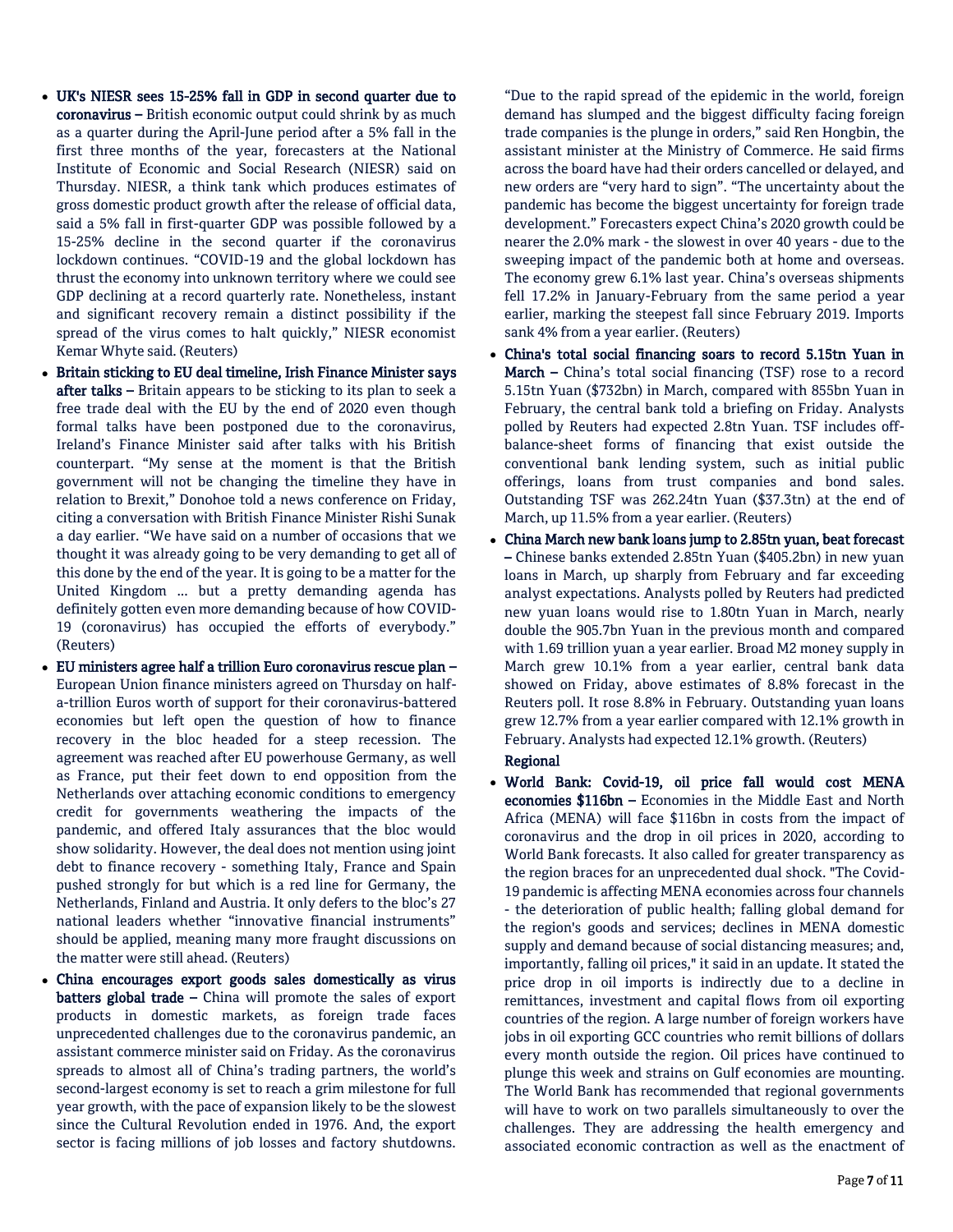budget-neutral reforms such as debt transparency and restructuring of state-owned enterprises. Governments in the MENA region have taken steps to limit the economic fallout. Central banks across the region have cut interest rates this week and policymakers have generally instructed banks to waive mortgage and loans repayments and provide access to credit for heavily affected firms. "All told, these actions should mitigate some of the impact of the coronavirus outbreak and it would not be a surprise to see further measures announced over the coming weeks. However, this will not avert a sharp economic downturn," Capital Economics stated. (Zawya)

- OPEC+ works on two-year oil cut deal, implemented gradually OPEC and its allies, a group known as OPEC+, are discussing plans to cut oil production for at least two years with reductions implemented gradually, two OPEC+ sources said. The group has previously said it wanted the US, one the top three oil producers alongside Russia and Saudi Arabia, to take part in the cuts. Washington has till now stated its output was already gradually falling due to low oil prices. (Reuters)
- Norway says still willing to cut oil output if OPEC+ plan implemented – Norway, Western Europe's largest oil producer, stated on Saturday the country was still considering cutting oil production if the OPEC+ group implemented its plan. "How any potential output cut will be carried out by Norway, and the size of it, we will have to come back to," Minister of Petroleum and Energy, Tina Bru said. Efforts by top oil nations to reach a deal on cuts of up to 15mn bpd hit a roadblock on Friday when Saudi Arabia and Mexico failed to agree during a G20 meeting of energy ministers. But the meeting, in which Bru participated, had still provided important context, she said. Norway, which is not a member of OPEC, OPEC+ or the G20 group of major nations, was asked to participate in Friday's conference as it represents around 2% of global oil output. Norway's crude output stood at 1.75mn bpd in February, up 26% from a year ago. Including condensate and natural gas liquids (NGL), oil liquids production was 2.1mn bpd. "At the meeting I said Norway will consider a unilateral Norwegian cut in oil output, on the condition that the deal between the OPEC+ countries on output reduction is implemented," Bru said. (Reuters)
- JPMorgan looking to offload Saudi and UAE sovereign fund loans – JPMorgan is seeking to sell at a discount loans raised by the sovereign wealth funds of Saudi Arabia and the UAE, according to sources and a document, as banks brace for a borrowing spree in the Gulf due to low oil prices. Banks tend to hold loans they grant to Gulf governments in their portfolios, only selling down their exposure quietly through bilateral transactions as they do not want to be seen as dumping the paper in the market, two banking sources said. This helps them maintain good relationships with the borrowers in light of future funding requests, however, with loans raised by oil-rich Gulf states generally trading at par value, there are also few incentives for other banks to buy them in the secondary market. However, as Gulf government and state entities seek to raise funds after the recent plunge in oil prices and the coronavirus pandemic strained budgets, banks have been trying to make room for new borrowing requests by selling down some of their exposure, the two sources said. JPMorgan this week tried to sell down loans it has made to Saudi Arabia's Public

Investment Fund (PIF) and Abu Dhabi's Mubadala, among a few other regional names, according to a loan document known as axe sheet, seen by Reuters. The bank was considering selling at least \$50mn of PIF loan paper due in 2023 at an indicative price of 98.75 cents on the dollar, and at least 70mn Euros of Mubadala loans at 99 cents on the dollar, the document showed. (Reuters)

- Fitch affirms Saudi Arabia at 'A'; with a Stable outlook Fitch Ratings has affirmed Saudi Arabia's Long-Term Foreign-Currency Issuer Default Rating (IDR) at 'A' with a Stable outlook. Saudi Arabia's ratings reflect its strong fiscal and external balance sheets, including exceptionally high international reserves and low government debt. These are tempered by oil dependence, weak World Bank governance indicators and vulnerability to geopolitical shocks. The Kingdom's fiscal and external balance sheets have been weakening, and the recent sharp downturn in oil prices has accelerated this trend. Fitch expects the government budget deficit to spike to about 12% of GDP in 2020 (roughly \$80bn), from 4.5% of GDP in 2019. Fitch expects that oil revenue will be down 41% assuming an average oil price of \$35/bbl and average production of 11.5mn bpd (mmbbl/d; or 12mmbbl/d from April onwards). Fitch expects non-oil revenue to be down 15% as a result of the coronavirus pandemic. The sharp declines this year are partly due to large non-recurring revenue items last year, including a special Saudi Arabian Oil Company (Saudi Aramco) dividend, proceeds from the anti-corruption campaign and tax settlements. The Ministry of Finance expects and has expressed strong commitment to a deficit of 9% of GDP in 2020, although the revenue assumptions underlying this are unclear, in our view. Under Fitch's oil revenue assumptions, it appears that this would only be possible with additional non-recurring revenue. The government could request extraordinary distributions from the Saudi Arabian Monetary Authority (SAMA) over and above the regular dividends that SAMA pays into the government budget or drawdowns of government reserves (government deposits at SAMA, which are separate from SAMA reserves). The Ministry of Finance has signaled a sharp turn towards austerity this year, although it will face a difficult balancing act with the non-oil economy likely to enter deep recession. It has announced a 5% cut to spending for 2020, on top of the 3% cut envisaged in the 2020 budget. Further fiscal measures are under consideration. Fitch expects spending cuts to offset the fiscal effect of the government's SR70bn (nearly 3% of GDP) economic support package, which mostly goes towards deferring and cancelling fees and taxes. Spending fell 2% in 2019, partly reflecting a spike in cash outlays in 2018 due to the accelerated payment of arrears. Fitch expects the current account to post a deficit of 4% of GDP in 2020 and a surplus of 1% of GDP in 2021, from a surplus of about 6% of GDP in 2019. Despite the current account surplus, reserves were broadly flat last year, partly reflecting the acquisition of assets abroad in the non-government sector. Fitch's forecast has SAMA reserves falling by \$40bn in 2020 and \$12bn in 2021, although a reduction in capital outflows (for example by publicsector entities) could help conserve SAMA reserves. (Bloomberg)
- Saudi Aramco to release May crude official prices on Sunday Saudi Aramco plans to announce its crude prices for May on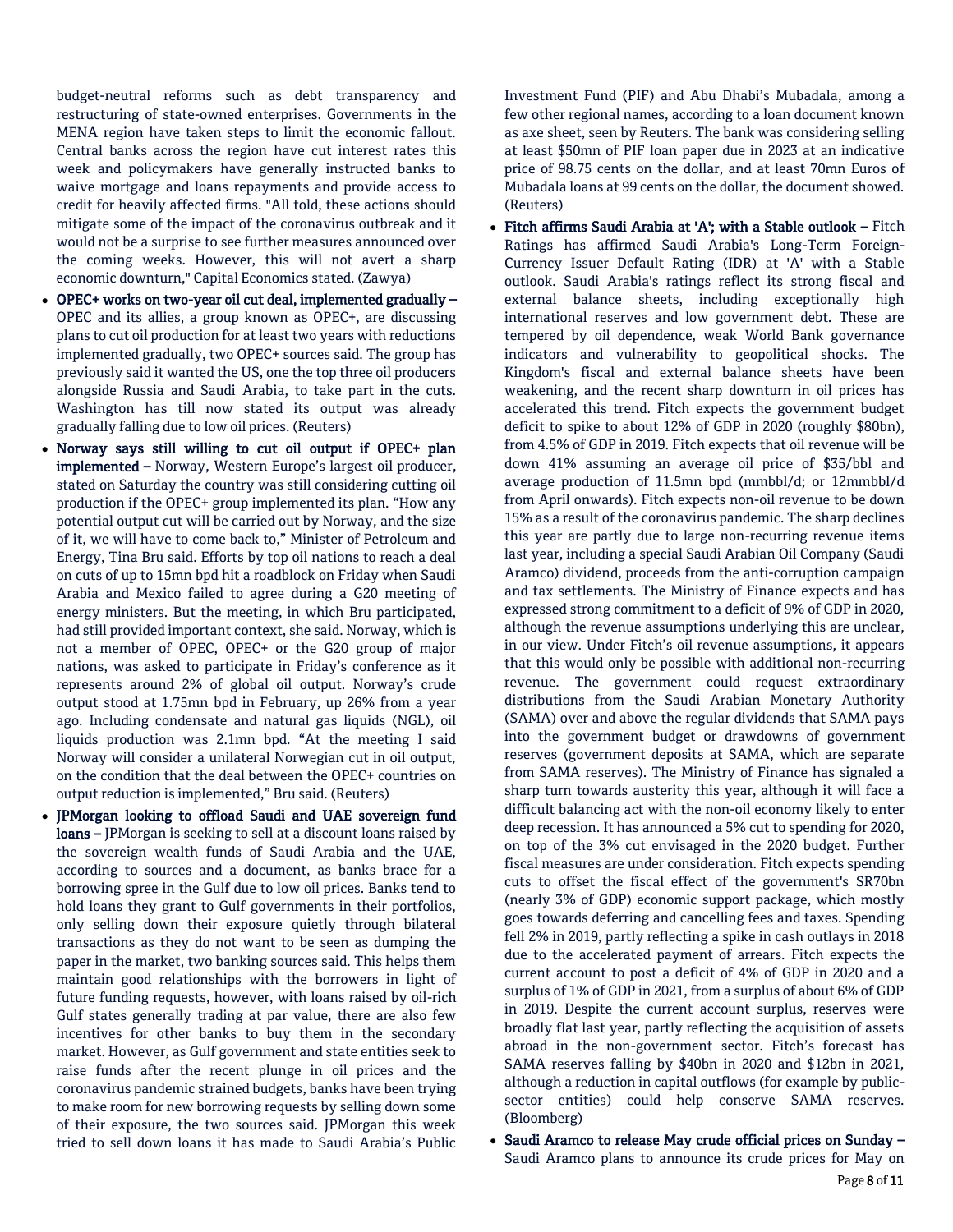Sunday, a source told Reuters, having delayed the official release until after it finalizes a global oil supply cut deal. (Reuters)

- Saudi Energy Minister calls for affordable energy supply at G20 meeting – The Saudi Energy Minister, Prince Abdel Abdulaziz bin Salman told a conference of the G20 group of the world's largest economies on Friday that ensuring affordable energy supply is key to facilitating a global economic recovery. "Having affordable, reliable, accessible energy supply is considered a necessity to enable basic services, including health care, and help our efforts in assisting economic recovery," he said. Saudi Arabia is currently the chair of the group. (Reuters)
- Saudi energy minister says OPEC+ oil pact hinges on Mexico joining - Saudi Arabia's Energy Minister, Prince Abdulaziz bin Salman said that a final OPEC+ oil supply pact to reduce 10mn bpd, which was agreed on Thursday, hinges on Mexico joining in the cuts. OPEC, Russia and other allies, a group known as OPEC+, outlined plans on Thursday to cut their oil output by more than a fifth, however, said a final agreement was dependent on Mexico signing up to the pact after it balked at the production cuts it was asked to make. Discussions among top global energy ministers will resume on Friday. "I hope (Mexico) comes to see the benefit of this agreement not only for Mexico but for the whole world. This whole agreement is hinging on Mexico agreeing to it," told Reuters by telephone. Global fuel demand has plunged by around 30mn bpd, or 30% of global supplies, as steps to fight the coronavirus have grounded planes, cut vehicle usage and curbed economic activity. (Reuters)
- US senators press Saudi officials to put oil cut in motion Republican US senators from oil states who recently introduced legislation to remove American troops from Saudi Arabia stated on Saturday they had spoken with three officials from the Kingdom and urged them to take concrete action to cut crude output. Saudi Arabia and Russia were close to finalizing a deal with other producers in the informal OPEC+ group to cut crude output by a record 10mn bpd, or about 10% of global output. The call was led by Senators Dan Sullivan and Kevin Cramer, who introduced legislation in March to remove US troops, Patriot missiles and THAAD defense systems from Saudi Arabia unless it cut output. There were 11 Republican senators on the nearly two-hour call, including Bill Cassidy, who introduced legislation last week to remove the US troops in 30 days, a month faster than the previous legislation. While the bills are unlikely to pass, the senators have played an unusual role in raising pressure on longtime ally Saudi Arabia, as President Donald Trump, a fellow Republican, has been in talks with Crown Prince Mohammed bin Salman urging him to boost output. (Reuters)
- Russia and Saudi Arabia overcome differences holding up big oil cut deal – Russia and Saudi Arabia have overcome differences that had presented potential hurdles to a plan for major oil output cuts aimed at shoring up crude prices hammered by the coranavirus crisis, the Head of Russia's wealth fund, Kirill Dmitriev said, who is also one of Moscow's top oil negotiators, told Reuters that moves to cut oil production needed the support of OPEC+, a group that includes Saudi Arabia and Russia, as well as other producers outside the informal

grouping. Both Saudi Arabia and Russia will cut their output to about 8.5mn bpd in May and June under the new OPEC+ deal, delegates said. All members of OPEC+ have agreed to cut their output by 23% in those months, the delegate added. Saudi Arabia will apply its reduction to a production level of about 11mn bpd, the delegate said, which is lower than recent output levels, which rose above 12mn bpd in early April. OPEC+ wants to see additional cuts of 5mn bpd from non-members, the delegate said. (Reuters, Bloomberg)

- Saudi Aramco delays oil pricing statement as OPEC+ talks continue – Saudi Arabia is pushing back a key decision on pricing for its crude exports as the Kingdom seeks to commit global producers to a massive coordinated supply cut. State producer Saudi Aramco is set to decide on and announce pricing for May crude exports on Sunday, according to sources. The official selling prices, or OSPs, were meant to be released April 5 before twice being delayed allowing producers time to discuss output cuts amid demand destruction due to the coronavirus. The company's pricing is a key indicator for traders since it affects about 14mn bpd of Persian Gulf crude exports. Other producers in the region follow Saudi Aramco's lead in setting prices for their own shipments. Abu Dhabi and Kuwait have also stated they are waiting for the outcome of the meetings before releasing pricing. Talks among global producers aimed at securing curbs of 10mn bpd entered their third day Saturday. By bringing together the OPEC and partners such as Russia, Saudi Arabia took steps to end an oil price war it had unleashed just a month before. The world's top exporter slashed the OSPs for April exports by the most in at least three decades. (Bloomberg)
- Saudi industrial production index drops 5.7% in February Saudi Arabia's industrial production index (IPI) decreased by 5.72% YoY in February, according to the monthly report of the General Authority for Statistics. The decline in the industrial production index is mainly attributed to a 3.38% decrease in the production rate of the mining and quarrying activity, which represents 74.5% of the IPI weight share. The manufacturing activity saw a 12.7% drop in February compared to the same month of 2019, while the electricity and gas supply activity rose by 7.3% YoY. On a monthly basis, the IPI inched up by 0.15% in February, ascribed to a 0.5% rise in the mining and quarrying activity. It is noteworthy to mention that the IPI fell by 6.68% in January due to a 4.74% YoY decrease in the heavyweight mining and quarrying activity. (Zawya)
- Islamic Development Bank in talks with Tunisia on \$279mn loan – Islamic Development Bank (IsDB) is in talks with Tunisia on \$279mn loan. A preliminary agreement has been reached for the loan on concessional terms with the Jeddah, Saudi Arabiabased lender, Tunisian Investment Ministry official Lamia Ben Mime said. (Bloomberg)
- UAE says OPEC+ output cut decision will have a major impact UAE's Energy Minister, Suhail Al Mazrouei said on Saturday that an OPEC+ decision to cut oil supply will have a major impact on rebalancing the oil market amid the coronavirus outbreak. "The group's decision to cut supply will be the largest ever cut in the history which will help balancing the oil supply and demand," he said. The minister thanked Saudi Arabia, which had called for the meeting, during which OPEC led by Saudi Arabia and its allies led by Russia, which together make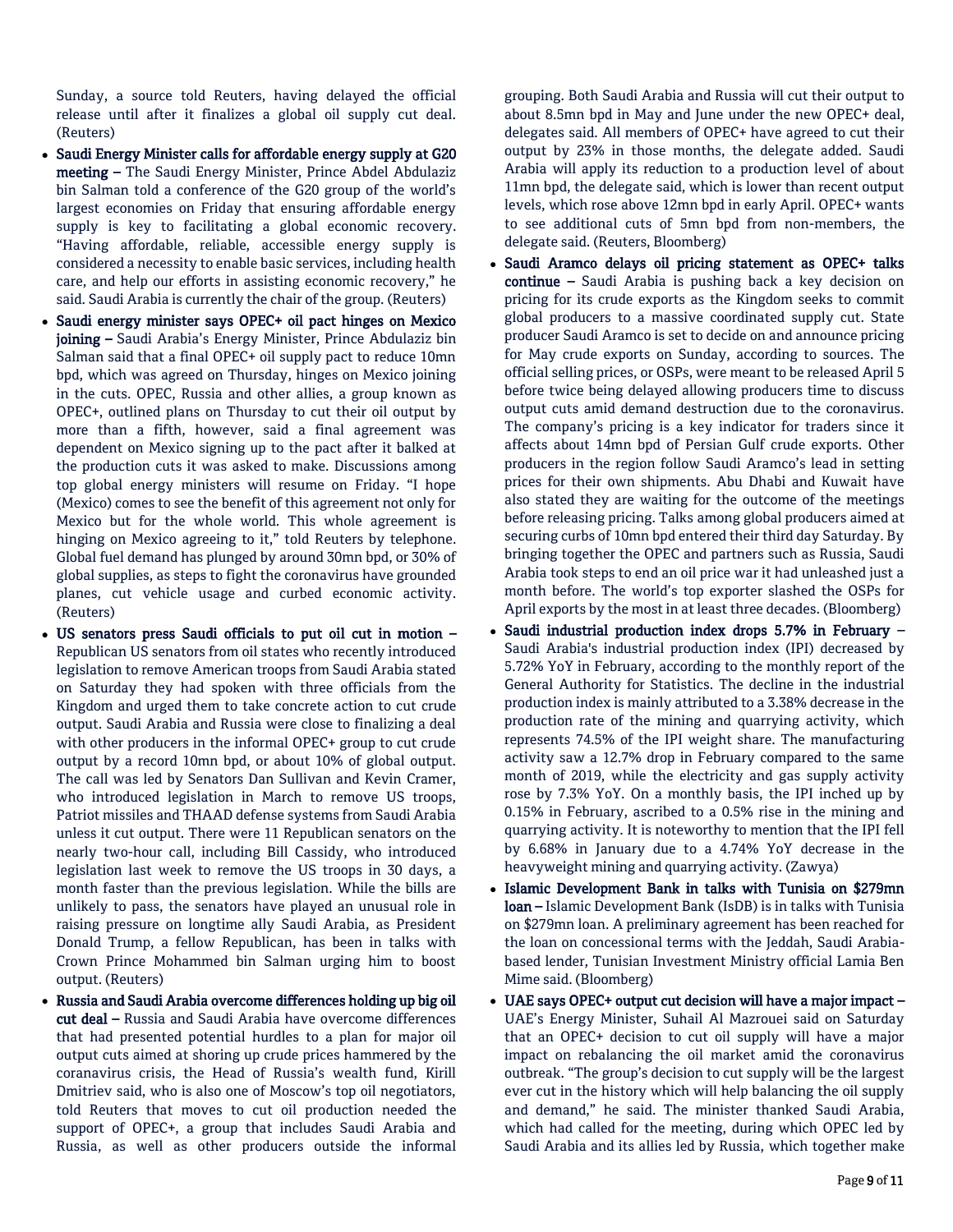up the informal OPEC+ group, forged a pact to curb crude production by 10mn bpd or 10% of global supply in marathon talks on Thursday. (Reuters)

- UAE's flydubai says will resume operations when time is right UAE's airline flydubai will resume regular operations when the time is right and for the time being will continue to operate flights for repatriation purposes, its Chief Commercial Officer, Hamad Obaidalla said on Thursday. The UAE has suspended scheduled passenger flights since March 24, though has allowed limited services for foreigners wishing to leave and for returning citizens. "We look forward to resuming our operations when the time is right and we are working closely with the authorities," he said. Flydubai will operate up to ten repatriation flights over the next week, it said. (Reuters)
- Dubai tells government agencies to cut spending, freeze hiring Dubai's department of finance has told all government agencies to slash capital spending by at least half and halt new hiring until further notice, in response to the coronavirus outbreak, according to an official document seen by Reuters. Dubai has been hit hard by the outbreak, as measures aimed at containing the spread of the virus have brought vital economic sectors such as tourism and transport to a near halt. The department of finance told all government agencies on Wednesday to postpone all construction projects that have not begun until further notice and not to allow any cost increases for ongoing construction projects. It asked them to cut administrative and general expenses by at least 20%, to review the budget for existing construction projects and postpone any new projects that have not begun yet. It also asked to freeze any spending increases for ongoing construction projects, the document said. The economic slowdown in Dubai could wipe 5% to 6% off its GDP this year and could even force the Emirate to seek a bailout similar to the one extended by oil-rich Abu Dhabi after a 2009 financial crisis, analysts and sources have said. (Reuters)
- Dubai 1Q2020 property transactions exceed expectations despite a seemingly slow March – Dubai registered a total of 10,243 real estate transactions in March 2020, according to Data Finder, the real estate insights and data platform under the Property Finder Group. This represents a growth of 9.74% in the volume of registered property sales transactions compared to 9,317 transactions in 1Q2019. It is also the highest number of sales transactions registered in first quarter in Dubai since 2017 where we saw 11,910 property sales transactions registered during that time. So far this year, mortgage registrations are consistently higher than 2019 on a weekly basis. March alone saw more than 1,209 mortgage registrations, which is the highest number of registrations since October 2019 and 24.8% more than March 2019. "In H2 2019, we started to see an upward shift in sales transactions with multiple recordbreaking months in regard to sales volumes. This trend continued into 1Q2020, with transaction volumes increasing MoM. During the current situation, we have obviously seen a slowdown in transactions, however due to the governments proactive, swift, extreme efforts and policies I believe we will get through this tough period quicker than most and the real estate market will start to transact again and will continue the trend where it left off in Q1," said Lynnette Abad, director of Data and Research, Property Finder. (Zawya)
- Fitch affirms Etihad at 'A'; with a Stable outlook Fitch Ratings has affirmed Etihad Airways Long-Term Issuer Default Rating (IDR) at 'A' with a Stable outlook and senior unsecured rating at 'A'. The agency has also affirmed the senior unsecured ratings at 'A' for Etihad's EMTN programme, and for Unity 1 Sukuk Limited's \$3bn trust certificate issuance programme and trust certificates issued under the programme. Etihad's 'A' rating continues to be three notches below that of its indirect sole shareholder - the Emirate of Abu Dhabi (AA/Stable) - under Fitch's Government-Related Entities (GRE) Rating criteria. Fitch continues to rate Etihad three notches below its ultimate sole shareholder Abu Dhabi. Under the GRE criteria it assesses three factors as strong - status, ownership and control; support track record and expectations as well as socio-political implications of a hypothetical GRE's default - while Fitch views the financial implications of a potential GRE's default factor as moderate. This assessment resulted in a score of 25 leading to a "top-down minus three" rating approach. The strong assessment of the support track record and expectations factor is driven by consistent, timely and large-scale tangible support provided by Abu Dhabi to Etihad in the form of direct equity injections, a shareholder loan and assets transfer. The government is committed to supporting the implementation of Etihad's revised business plan. Etihad has not historically paid and Fitch does not expect it to pay any dividends, however it remains a key contributor to the economic diversification of Abu Dhabi. (Bloomberg)
- Investcorp buys German cybersecurity firm Avira Investcorp Technology Partners, a leading European technology investor, announced that it has agreed to acquire Avira Holding GmbH & Co and ALV GmbH & Co KG (Avira) for \$180mn. Avira is a German headquartered, multinational cybersecurity software solutions firm serving the OEM (Original Equipment Manufacturer) and Consumer end markets, with over 500mn endpoints protected globally. Over its 30+ year history, the Company has developed particular strengths in Anti-Malware, Threat Intelligence and IoT solutions. Its software provides next generation security for users' online identity, finances, and private data, protecting against viruses, malware, ransomware and other threats. This acquisition represents the first institutional investment in Avira since it was founded in 1986 by Tjark Auerbach. Commenting on the investment, Managing Director and Head of Investcorp's Technology Private Equity business, Gilbert Kamieniecky said: "We are delighted to announce another high-quality addition to our Technology Partners portfolio. Avira represents an attractive opportunity to invest in a cybersecurity business and marks our third investment in the DACH tech sector in the last 18 months. With our long history of working with cybersecurity, IoT and datadriven businesses, Investcorp is looking forward to supporting Avira's targeted growth trajectory and expansion plans." (BahrainBourse)